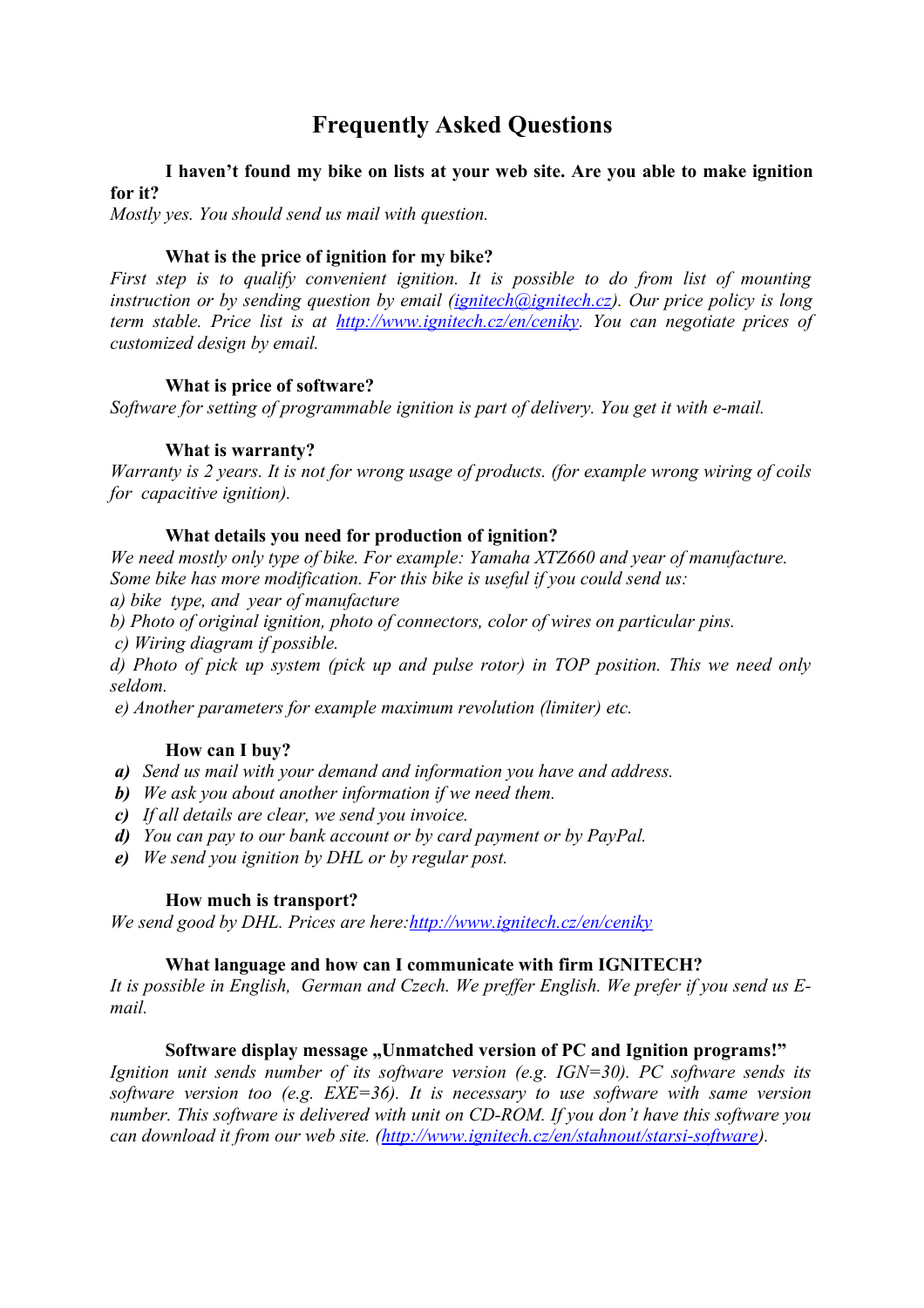#### **What is "Base advance"?**

*We demonstrate it for mostly used one lobe rotor and one pick up. (See picture in TOP position). Ignition after start and by low revolution to first rpm point in advance map spark in the time when pick up is at the end of lobe. Advance in this time is base advance.*

*It is not possible to change "base advance" by software. It is determined by position of rotor and pickup in certain bike. Base advance is usually about 10 degree (from 3 to 22 degree).*

*This value has to be set to ignition by PC softare. When base advance is properly set, than advance in advance map agree with real advance made by ignition.*

*Rotating speed is changing in low revolution very much. Sparking at "end of Lobe" make advance stabile. It is mostly convenient to use it also by idle revolution.* 



#### **It is possible to set up excitation time of inductive coil by Ignitech ignitions?**

*Excitation time can be changed only in "Special setting" by inductive ignition. There are two setting. Short is 1ms and one eighth of revolution time. Long is 3 ms one eighth of revolution time. This time is set automatically by selection of certain bike. This time is set according common coil type used on this bike. Short excitation time is for inductive coils with primary resistance less than 2 Ohm and inductance is less than 6 mH. Long excitation is set for coil with higher resistance and or higher inductance.*

 *If long excitation is set for coil with low resistance and low inductance coils are overheated and can be destroyed. If short excitation is set for coil with high resistance and high inductance spark energy is lower.*

*Ignitech injection units have no possibility to set excitation time. It is set automatically by selection of certain bike. This time is set according common coil type used on this bike.*

#### **Can I upgrade ignition with break contact to ignition without contact by Ignitech ignition?**

*Yes. But you muss make on motor some mechanical and electrical changes. You muss replace break contacts with appropriate pickup system. It consists from inductive pickup and pulse rotor. We produce pulse rotor with diameters 70 or 50 mm. Thickness is 3 mm and center hole diameter is 8 mm. (We can make also another rotors according demand). You muss connect ignition according manual from us. Original inductive coils can be used.*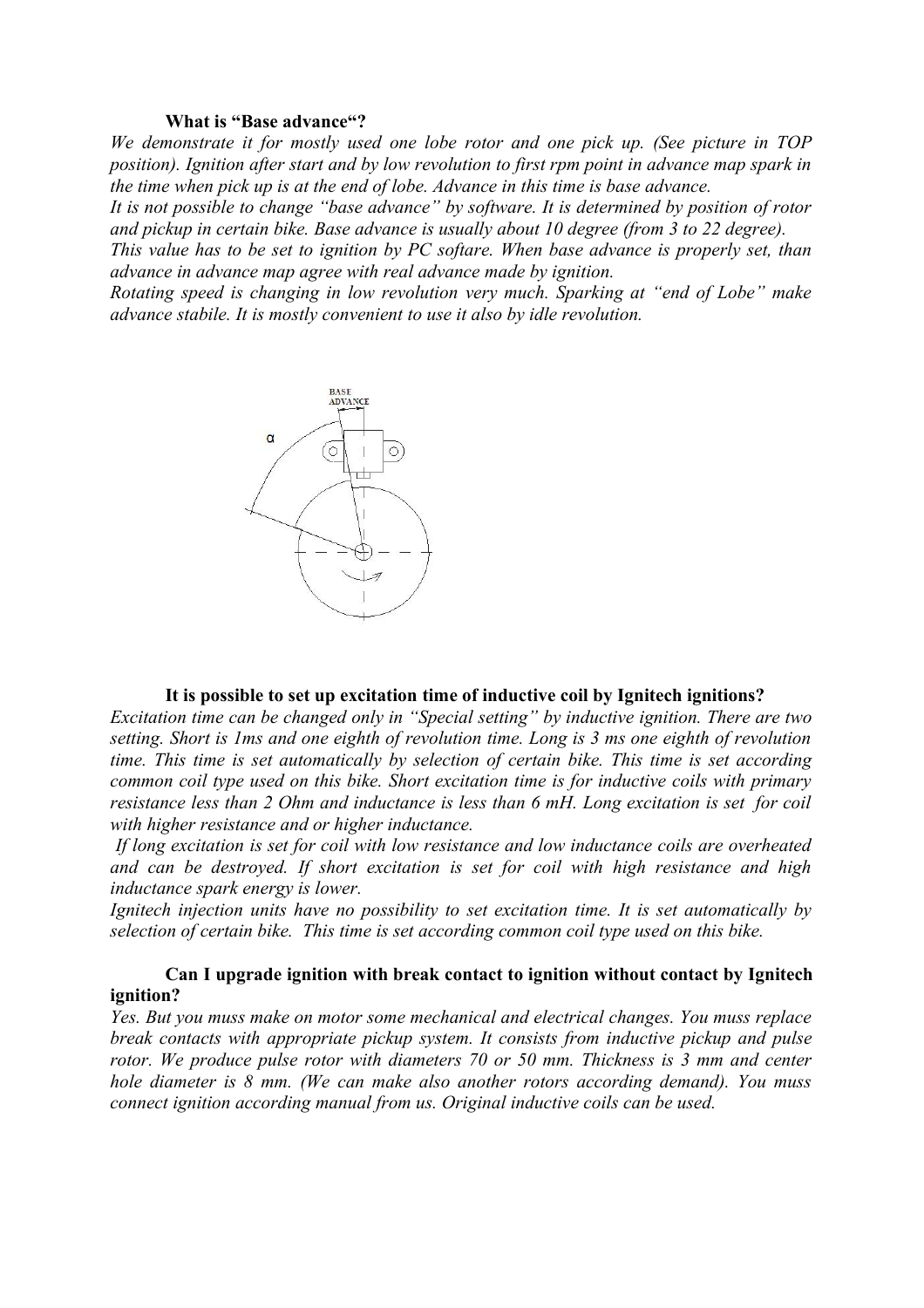## **I have faulty magnetic winding. What is solution?**

*Most one-cylinder motors use capacitive ignition that is supply from magnetic winding. (Ignition type ACCDI). Faulty magnetic winding causes mostly low or no supply voltage. It this case resistance of winding is mostly lower or higher and inductance is lower. Solution is to use capacitive ignition supplied from 12V (battery) (ignition type DCCDI).*

## **Is ignition from Ignitech with same connector as original ignition?**

*Mostly yes. We have most of connectors used on bikes. We can make some others connector by myself. If we don't have original connector and are not able to make it, customer has to cut original connector in engine wiring harness and replace it with connector delivered with ignition according manual from us.*

## **It is possible to use pick up from you in oil?**

*No. We offer only pick-ups that cannot be used in oil.*

## **What is advance between map points?**

*Unit make between points linear interpolation. Example: For 2 000 rpm is advance set to 10 degree. For 3000 rpm is advance set to 20 degree. Advance at 2400 rpm is 14 degree.*

## **Ignition has dropouts (failure).**

*There can be more reasons. Some of them: a) Bad signal from pick up. It can be caused by radial clearance. b) Supply voltage failure. Supply voltage muss be stabile without falls. c) Interference (disturbance) – We recommend to use plugs or plug connectors with resistor.* 

## Software display message "No connection with PC"

*There can be more reasons. Some of them:*

*a) Ignition unit is not supplied. Unit muss be supplied to be able communicate with PC. You muss switch on bike supply switch or you muss connect ignition to battery (+12V pin and ground pin).*

*b) You set bad COM number. New version of software has setting "Com auto". In this case software set comport number by itself.* 

*c) Another program use COM port.*

*d) You use USB-COM adapter by you don't have installed driver for it.*

*e) If you are using ignition with USB connector on ignition we use interface from firm Prolific. Driver has to be installed in some cases. Running of installation file makes it. It is at -<http://www.ignitech.cz/cz/stahnout/usb>*

*f) Software at PC and software in unit are not compatible.* 

*g) You have to have cable with min. connection - pins 2-2, 3-3, 5-5 (Canon 9).*

#### **What is difference between Basic a Full version of injection unit?**

*a) FULL VERSION - contains all function described in manual..*

*b) BASIC VERSION - don't contains additional racing function (CLUCH MASTER, START LIMITER, TACHO/LAMBDA, GEAR SHIFT LIGHT, N2O). Limiter cannot be adjusted above to value of original unit.*

*BASIC VERSION is possible to upgrade to FULL VERSION (for additional payment).*